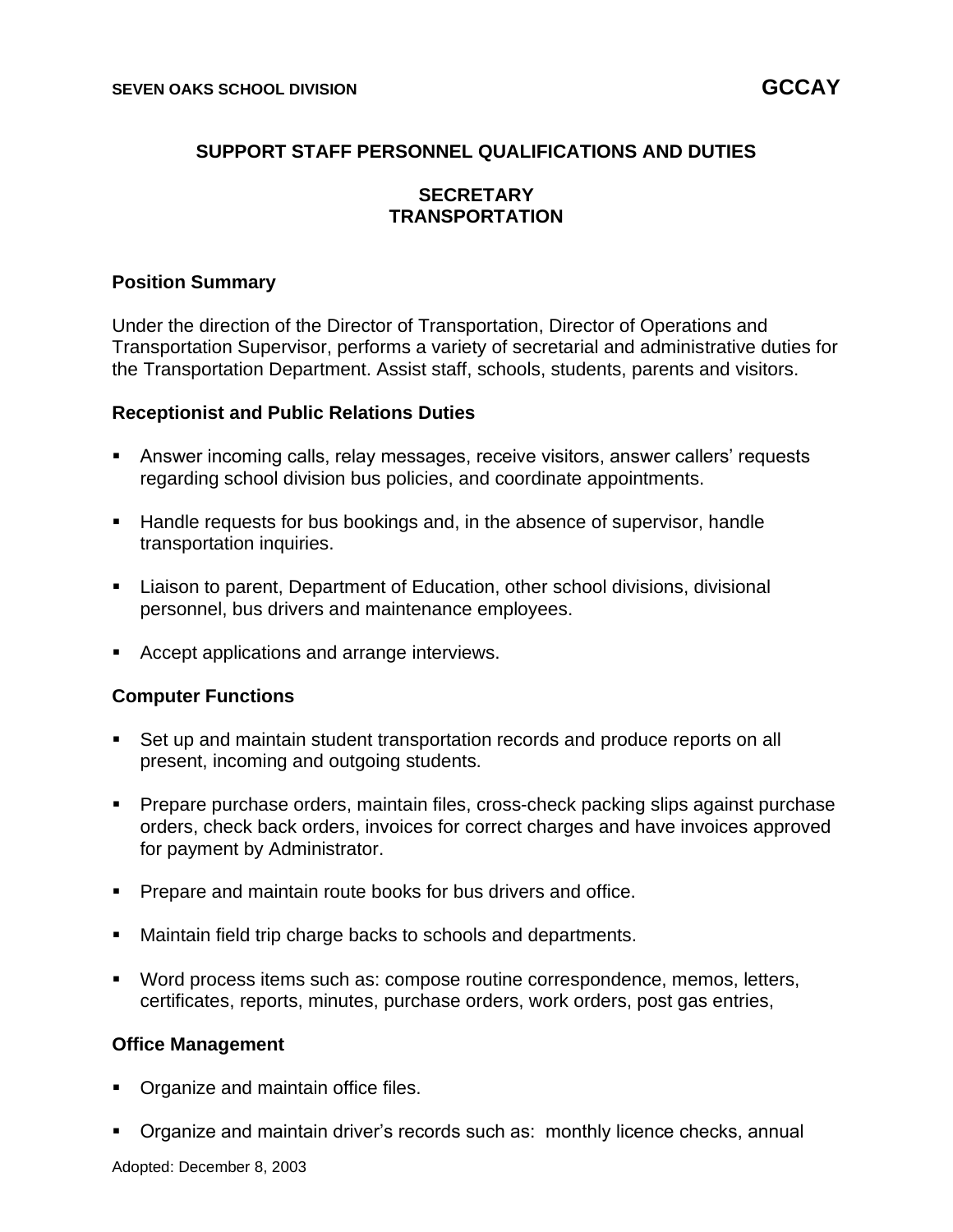#### **SEVEN OAKS SCHOOL DIVISION GCCAY**

driver abstracts and disclosure letters for transportation and maintenance.

- Maintain vehicle insurance records for all division vehicles and report all bus accidents to the Department of Education.
- Open, sort and direct incoming mail.
- Order, maintain and distribute bus tickets for students attending school out of division and individual student use within the division.
- Assess problem and call when machines need servicing.
- Maintain files for Safe Driving Awards, National Safety Council, and MASBO Correspondence.
- Orient and train substitute secretarial employees.
- Organize and maintain and distribute inventory such as: first aid supplies, office supplies and stamps.

# **Other Duties**

- Process transportation applications including collection of bus fees, follow up on NSF cheques and produce various reports.
- Attend to emergent situations in absence of Administrator.
- **Operates transportation two-way radio and communicates with schools, drivers, and** maintenance personnel.
- Provides back up in the Maintenance Department for payroll, accounts payable, petty cash and facility rentals.
- Photocopy.

## **Education**

- Grade 12.
- 1-year Administrative Assistant Course or equivalent to attain knowledge of word processing, keyboarding, basic accounting.
- Typing 60 wpm.
- Use of office equipment such as computer, multi-line phone, two-way radio, calculator, photocopier, fax machine, voice mail, and point of sale device (Interac).